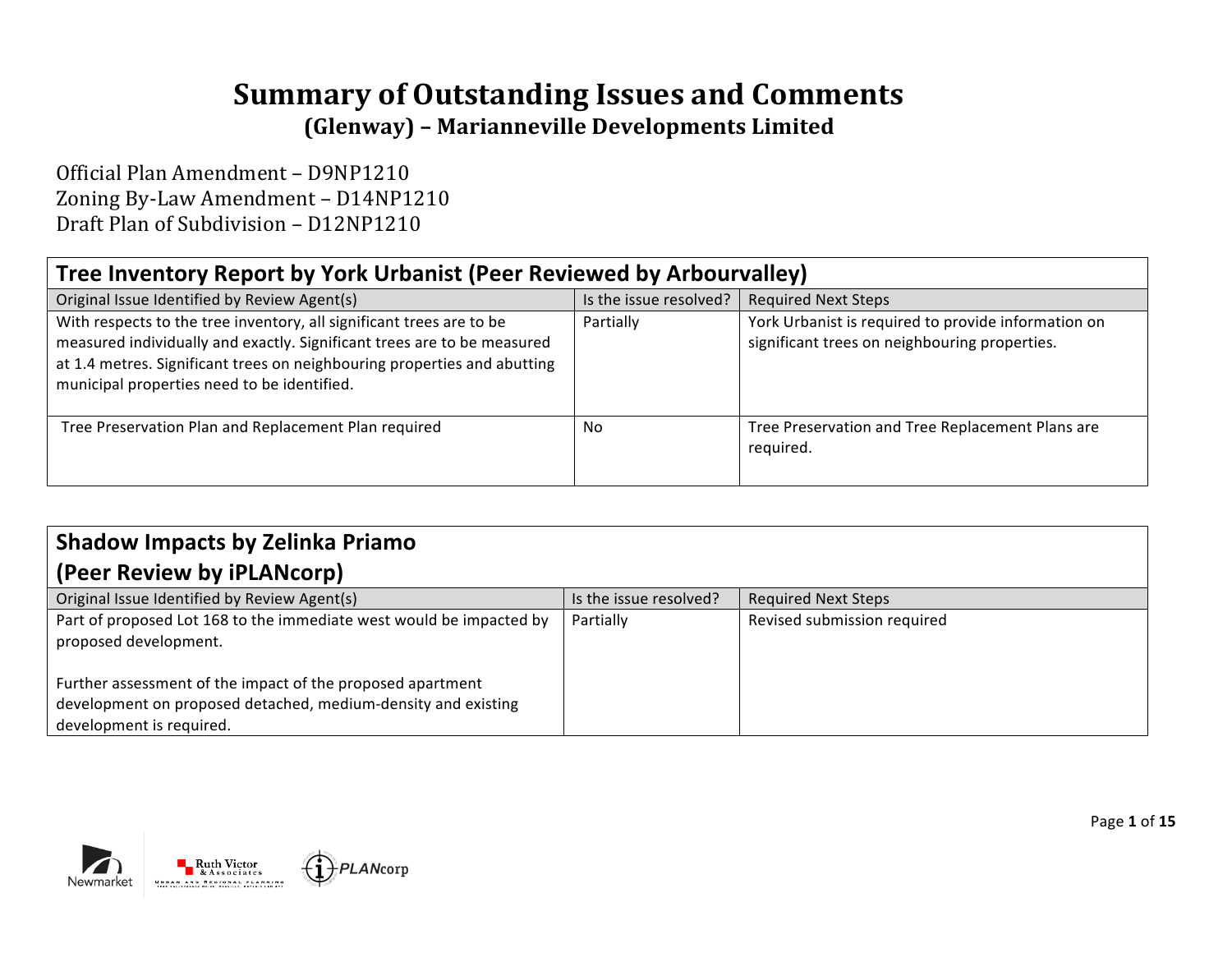| <b>Parks and Recreation Assessment</b>                                                                                              |                        |                                           |  |
|-------------------------------------------------------------------------------------------------------------------------------------|------------------------|-------------------------------------------|--|
| (Peer Reviewed by Town of Newmarket)                                                                                                |                        |                                           |  |
| Original Issue Identified by Review Agent(s)                                                                                        | Is the issue resolved? | <b>Required Next Steps</b>                |  |
| Recommends two small parks be located near Blocks 166 and 167.                                                                      | Partially              | Under discussion                          |  |
|                                                                                                                                     |                        | Outstanding                               |  |
| Recommends that parks and green spaces be connected to new and                                                                      | Partially              | Under discussion                          |  |
| existing housing through series of sidewalks and trails.                                                                            |                        | Outstanding                               |  |
| Recreation and Culture Department prefers that large segments of                                                                    | Partially              | Under discussion                          |  |
| parkland be located in close proximity to existing stormwater                                                                       |                        | Outstanding                               |  |
| management ponds (blocks 169 and 170) and that a minimum of 5% of<br>the land for parks purposes be provided in accordance with the |                        |                                           |  |
| <b>Planning Act</b>                                                                                                                 |                        |                                           |  |
|                                                                                                                                     |                        |                                           |  |
| Monteith Brown's letter informed that the area to the east of block                                                                 |                        |                                           |  |
| 173 is underserved for parkland.                                                                                                    |                        |                                           |  |
| Upcoming Parks Policy Manual should be considered.                                                                                  | Partially              | Outstanding                               |  |
| Directions report recommendations regarding parkland requirements                                                                   | No.                    | Needs to be addressed in next submission. |  |
| for North west corner of City                                                                                                       |                        |                                           |  |

# Functional Servicing Report by Cole Engineering - Water Supply & Distribution System **(Peer Reviewed by MMM Group)**

| Original Issue Identified by Review Agent(s)                   | Is the issue resolved? | <b>Required Next Steps</b>                           |
|----------------------------------------------------------------|------------------------|------------------------------------------------------|
| Report must address how connections will be routed through the | Pending                | Further information is required of the applicant.    |
| proposed development to avoid conflicts.                       |                        |                                                      |
| Town does not permit private watermains to loop to municipal   | Yes                    | The by-pass line will be removed and the proposed    |
| watermains.                                                    |                        | medium density block (no 169) will provided a single |
|                                                                |                        | connection to the proposed or existing watermain.    |





Page **2** of **15**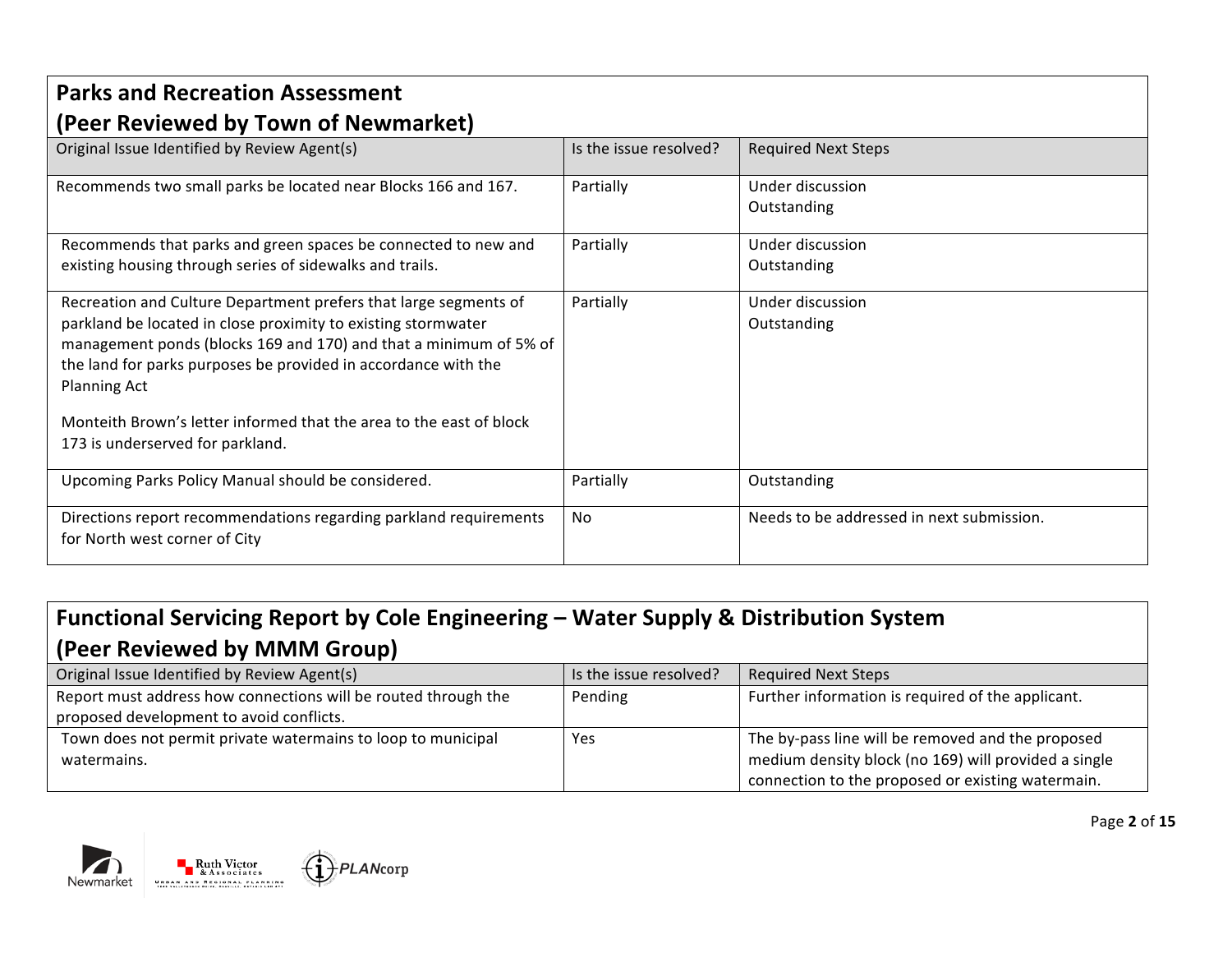|                                                                                                                  |           | Plans need to be updated.                                                                                                                                                                                                                                                  |
|------------------------------------------------------------------------------------------------------------------|-----------|----------------------------------------------------------------------------------------------------------------------------------------------------------------------------------------------------------------------------------------------------------------------------|
| Issues regarding municipal or private watermains under municipal or<br>private roads.                            | Partially | The Applicant will need to update plans to reflect<br>changes to watermain configurations. Further, the<br>Applicant needs to conclude direction for municipal<br>watermain along south side of Davis Drive for water<br>distribution between Crossland Gate and Street B. |
| Consultant should complete water distribution modeling of the<br>proposed distribution to confirm the pressures. | Pending   | Further information is required from the applicant.                                                                                                                                                                                                                        |

#### Functional Servicing Report by Cole Engineering - Grading **(Peer Reviewed by RJ Burnside and Associates)**

| IT CO. INCRIC MOON BY THE DUITING ON MEASURING TO                                                                                        |                        |                            |
|------------------------------------------------------------------------------------------------------------------------------------------|------------------------|----------------------------|
| Original Issue Identified by Review Agent(s)                                                                                             | Is the issue resolved? | <b>Required Next Steps</b> |
| The retaining walls proposed in the stormwater management ponds<br>are unacceptable and should be redesigned to allow the side slopes to | Pending                | Outstanding                |
| conform to Town Standards.                                                                                                               |                        |                            |
| Retaining walls proposed in some rear yards should be reviewed and<br>minimized at detailed design stage.                                | Pending                | Outstanding                |

### Functional Servicing Report by Cole Engineering - Storm Drainage and Stormwater Management **(Peer Reviewed by RJ Burnside and Associates)**

| Original Issue Identified by Review Agent(s)                          | Is the issue resolved? | <b>Required Next Steps</b>                               |
|-----------------------------------------------------------------------|------------------------|----------------------------------------------------------|
| Existing private ponds should be conveyed to the Town and designed to | - No                   | Ponds need to be designed to Town standards.             |
| meet Town standards.                                                  |                        |                                                          |
|                                                                       |                        | Applicant to provide additional information              |
| Concern was expressed regarding the water levels proposed in the      | No                     | Applicant required to provide further analysis.          |
| ponds and the impact the hydraulic grade line would have on           |                        |                                                          |
| foundation drains for the homes. All homes should be protected from   |                        | Sump pumps are not permitted. Foundation drains will     |
| flooding for major storm events.                                      |                        | need to have gravity connections.                        |
|                                                                       |                        |                                                          |
|                                                                       |                        | Cole is to provide a hydraulic grade line (HGL) analysis |



**PLANcorp** 

Page **3** of **15**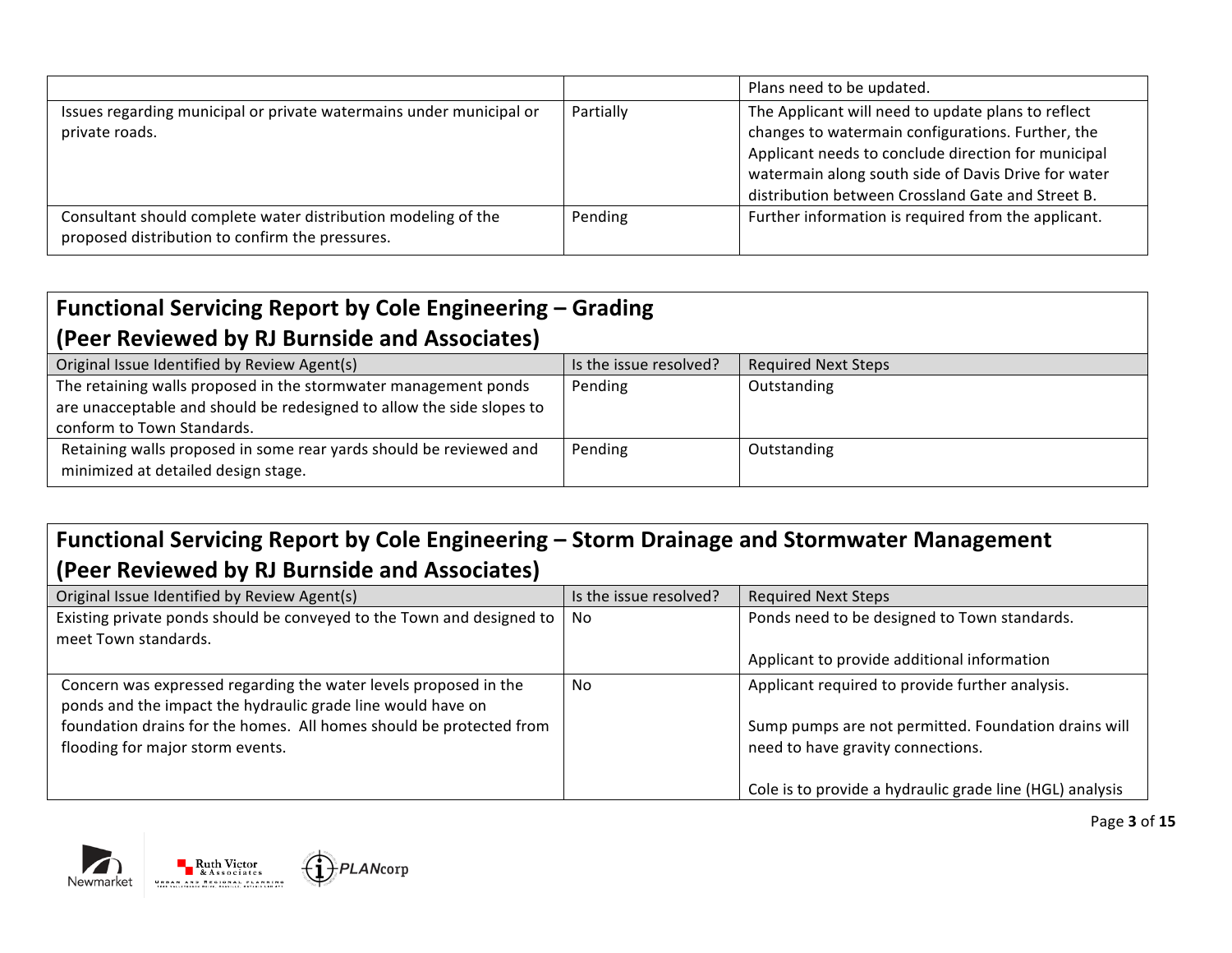|                                                                                                                                                                            |                | which shows all existing and proposed homes will be<br>protected.<br>Cole indicates that if the HGL analysis indicate that<br>flooding of homes may be an issue a foundation drain<br>collector system (FDC) will be considered. Cole is to<br>confirm that a viable outlet exists for the FDC system. |
|----------------------------------------------------------------------------------------------------------------------------------------------------------------------------|----------------|--------------------------------------------------------------------------------------------------------------------------------------------------------------------------------------------------------------------------------------------------------------------------------------------------------|
| Need confirmation that the existing storm infrastructure is able to<br>accept drainage throughout the site.                                                                | <b>No</b>      | Applicant required to provide further analysis.                                                                                                                                                                                                                                                        |
| Proposed lots east of Ponds 8 and 9 conflict with existing storm sewers<br>to the extent they are likely not developable.                                                  | No             | Applicant to provide further analysis or provide greater<br>detail on alternative layouts.                                                                                                                                                                                                             |
| Location of discharge from proposed pond overflow weirs should be<br>provided. Emergency overflow capacity must meet Town Standards<br>$(0.10 \text{ cu.m.}/s/\text{ha.})$ | N <sub>0</sub> | Applicant required to provide further analysis.                                                                                                                                                                                                                                                        |
| Quality control volumes must include existing upstream drainage.                                                                                                           | No             | Town will defer to LSRCA on this issue.<br>Outstanding                                                                                                                                                                                                                                                 |
| Town will not permit any overland flow from public roadways to<br>discharge overland across private lands.                                                                 | Partially      | Cole agrees that overland flow will be directed through<br>piping.<br>Waiting on the revised report to verify.                                                                                                                                                                                         |

| Functional Servicing Report by Cole Engineering – Sanitary Sewage                                                                                                                                                |                        |                                                                                                                                                                                                               |  |
|------------------------------------------------------------------------------------------------------------------------------------------------------------------------------------------------------------------|------------------------|---------------------------------------------------------------------------------------------------------------------------------------------------------------------------------------------------------------|--|
| (Peer Reviewed by RJ Burnside)                                                                                                                                                                                   |                        |                                                                                                                                                                                                               |  |
| Original Issue Identified by Review Agent(s)                                                                                                                                                                     | Is the issue resolved? | <b>Required Next Steps</b>                                                                                                                                                                                    |  |
| The use of MH 110A as the critical hydraulic constraint is questioned.<br>Confirmation that adequate capacity exists in the downstream sewers<br>including the pumping station operated by the Region of York is | No                     | IBI is carrying out an analysis of the downstream sewers<br>for the Town.                                                                                                                                     |  |
| required.                                                                                                                                                                                                        |                        | The Applicant is to address issues in IBI comments letter<br>and determine what improvements are needed to the<br>downstream infrastructure and enter into an<br>agreement for those improvements to be made. |  |



D PLANCOTP

Page **4** of **15**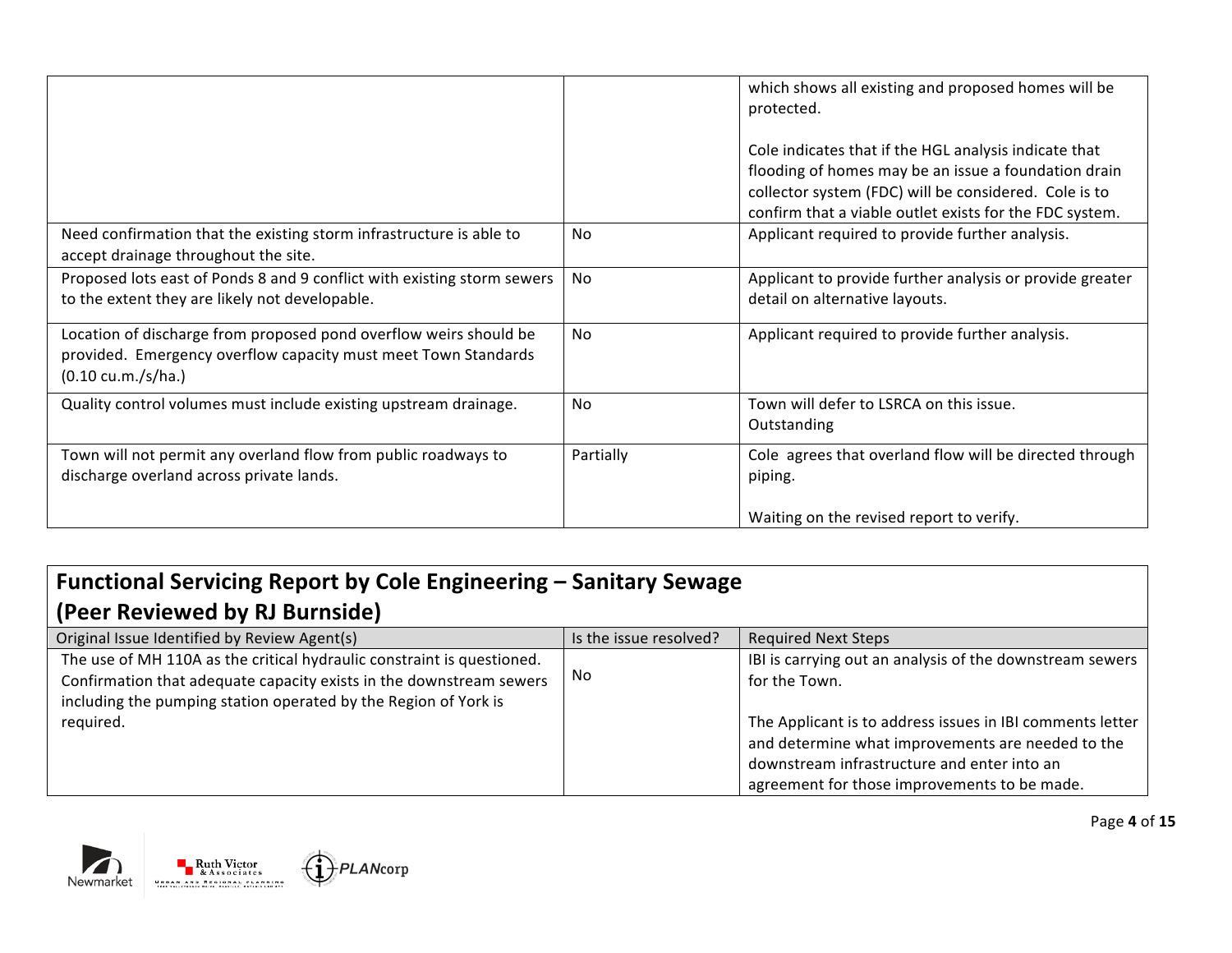|  | Applicant to provide confirmation from Region of York   |
|--|---------------------------------------------------------|
|  | that adequate capacity exists to handle flows from this |
|  | development.                                            |

### **Traffic Impact Study by Cole Engineering Group (Peer Reviewed by R.J. Burnside & Associates Limited)**

| Original Issue Identified by Review Agent(s)                             | Is the issue resolved? | <b>Required Next Steps</b>                                 |  |
|--------------------------------------------------------------------------|------------------------|------------------------------------------------------------|--|
| All roads should be revised to conform to Town standards.                | Pending                | To be addressed in next submission.                        |  |
| Region should review primary intersections with arterial roads under     | Pending                | Intersection lane configurations, left lane turn           |  |
| their jurisdiction.                                                      |                        | configurations, left lane delays, sight distances, queuing |  |
|                                                                          |                        | and inconsistencies in recommendations, will be            |  |
|                                                                          |                        | reviewed in conjunction with revised trip generation       |  |
|                                                                          |                        | counts for proposed development.                           |  |
|                                                                          |                        |                                                            |  |
|                                                                          |                        | Applicant to review and update in addendum study.          |  |
| Traffic counts for Bathurst/David Drive and Bathurst/Sykes Road do       | Pending                | Applicant to update in addendum study.                     |  |
| not balance.                                                             |                        |                                                            |  |
| Suggest a 10 year horizon.                                               | No                     | Applicant to confirm the required horizon period with      |  |
|                                                                          |                        | the Region.                                                |  |
| Assumed growth in background traffic may be impacted by                  | Pending                | Waiting for the Region to confirm growth rate based on     |  |
| developments in the immediate area & the proposed Regional               |                        | their transportation model.                                |  |
| projects.                                                                |                        |                                                            |  |
| Suggests that trip generation rates used for the single family units are | No                     | Burnside recommends the use of ITE rates.                  |  |
| too low for planning purposes and be revised upwards.                    |                        |                                                            |  |
|                                                                          |                        | Outstanding                                                |  |
| TIS should take into account the most recent plans and confirm any       | Pending                | Burnside requires comments on impact to Sykes Road         |  |
| impacts that the proposed development may have on proposed access        |                        | access to the external development.                        |  |
| to Davis Drive/Bathurst from Sykes Rd.                                   |                        |                                                            |  |
|                                                                          |                        | Outstanding                                                |  |
| Phase 2 development at Yonge Street not listed in the analysis.          | Pending                | Applicant to update in addendum study.                     |  |
|                                                                          |                        |                                                            |  |

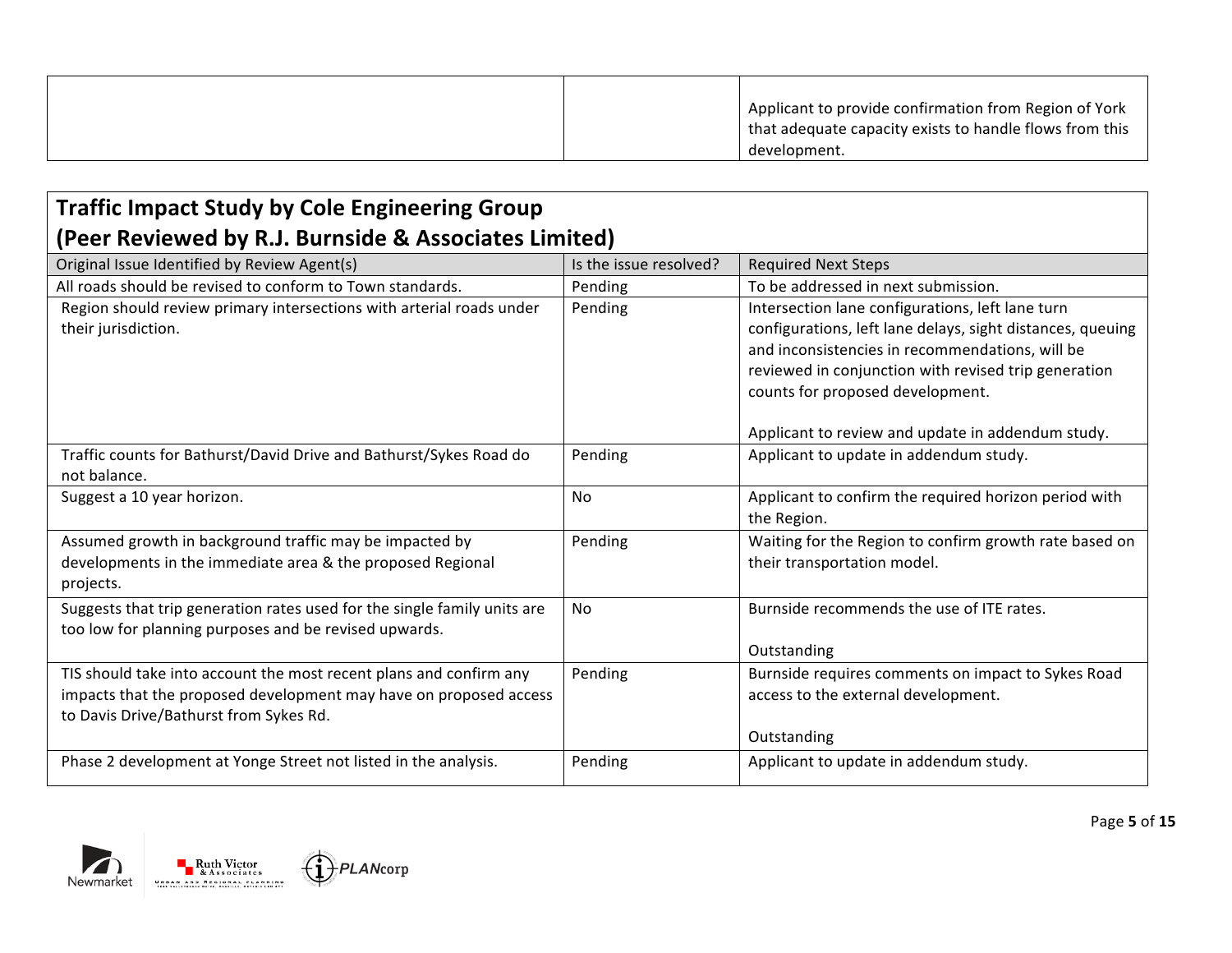| TIS needs to consider proposed works by the Region on Bathurst/Davis<br>Dr.                                                                                                    | Pending | Applicant to update in addendum study.                                                                                                                                                                                                                                 |
|--------------------------------------------------------------------------------------------------------------------------------------------------------------------------------|---------|------------------------------------------------------------------------------------------------------------------------------------------------------------------------------------------------------------------------------------------------------------------------|
| Proposed reduction in trips may result in an under-estimation of car<br>trips in the area.                                                                                     | No      | Directions needed if Applicant has to review Regions<br>Class EA for Yonge Street rapid transit facilities and their<br>EMEE/2 transportation model, and Towns Secondary<br>Plan for Yonge/Davis area.                                                                 |
| No quantification of overall daily traffic volumes or speeds have been<br>provided to determine whether traffic calming should be a concern for<br>the existing neighbourhood. | No.     | Cole outlines that this work is completed in an Internal<br>Functional Design Study. Burnside states that the TIS<br>should provide additional details to identify impacts of<br>proposed development on the existing internal<br>roads/neighbourhoods.<br>Outstanding |
| TIS has not taken into account all of the active developments in the<br>study area.                                                                                            | No.     | Outstanding                                                                                                                                                                                                                                                            |
| TIS should confirm that it is consistent with traffic forecasts for<br>development to the north of Davis Drive (Toth Subdivision, Ford<br>Wilson Boulevard).                   | Pending | Outstanding                                                                                                                                                                                                                                                            |

## **Environmental Site Assessment - Phase 1 by Cole Engineering (Peer Reviewed by R.J. Burnside and Associates)**

| Original Issue Identified by Review Agent(s)                                                                            | Is the issue resolved? | <b>Required Next Steps</b>                                                                                                                                                                          |
|-------------------------------------------------------------------------------------------------------------------------|------------------------|-----------------------------------------------------------------------------------------------------------------------------------------------------------------------------------------------------|
| Missing analysis with respect to whether the tributary of Ansnorveldt                                                   | Pending                | Applicant will update Section 3.3.8 in the final report to                                                                                                                                          |
| Creek constitutes a 'sensitive' area.                                                                                   |                        | address the nature of the watercourse flowing through                                                                                                                                               |
|                                                                                                                         |                        | the site.                                                                                                                                                                                           |
| Site contains areas of filling shown in borehole logs and air photos<br>which is contrary to statements made in the EA. | Pending                | Historical land owner has indicated that no fill has been<br>placed on the Site. Materials described as "fill<br>materials" have been moved from on-site sources<br>during development of the site. |
|                                                                                                                         |                        | To be confirmed                                                                                                                                                                                     |
| Site model should include interpreted groundwater flow directions.                                                      | Pending                | Applicant to include new cross sections for                                                                                                                                                         |
|                                                                                                                         |                        | groundwater flow direction in Phase One Conceptual                                                                                                                                                  |





Page **6** of **15**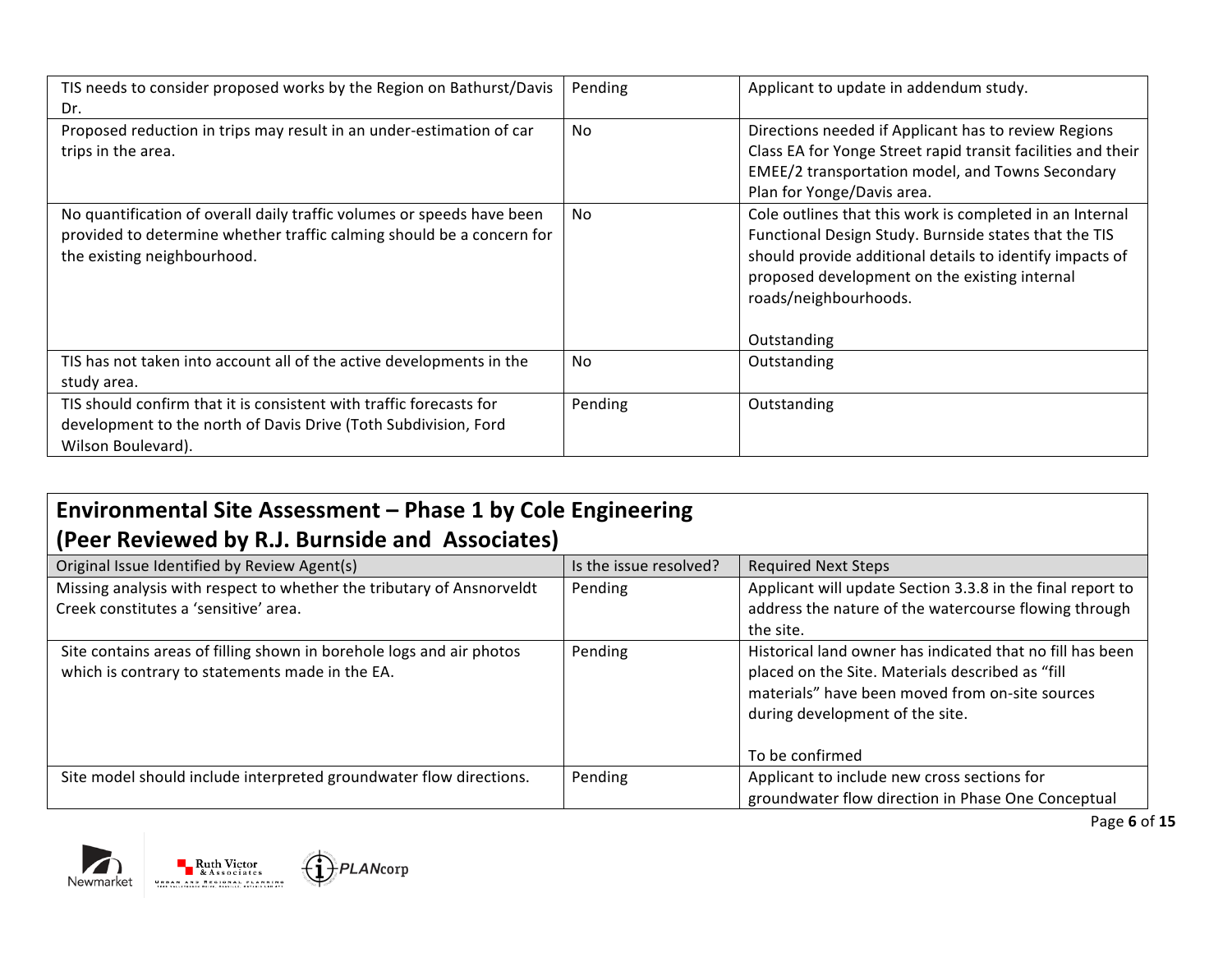|                                                                   |         | Site Model.                                          |
|-------------------------------------------------------------------|---------|------------------------------------------------------|
| Phase 1 Report is to be completed as per O.Reg. 153/04 as amended | Pending | Final report to be completed to adhere to the        |
| by O.Reg. 511/09.                                                 |         | requirements and latest amendment to the regulation. |

#### Environmental Site Assessment - Phase 2 by Cole Engineering **(Peer Review by R.J. Burnside and Associates)**

| Is the issue resolved? | <b>Required Next Steps</b>                                 |
|------------------------|------------------------------------------------------------|
| Pending                | Applicant to finalize borehole logs and provide            |
|                        | signatures on final report.                                |
| Pending                | Applicant will provide pH results from borehole in final   |
|                        | report.                                                    |
| Pending                | Figure in the final report will be updated to illustrate   |
|                        | groundwater flow direction for the northwest portion       |
|                        | of the Site.                                               |
| Pending                | Applicant will include this in the discussion in the final |
|                        | submission.                                                |
| Partially              | Applicant to include a discussion on the subject in the    |
|                        | final report.                                              |
| Pending                | Final report to be completed to adhere to the              |
|                        | requirements and latest amendment to the regulation.       |
| Pending                | Applicant to prepare Record of Site Condition.             |
|                        |                                                            |
| Pending                | Applicant to prepare final Phase 1 and 2 Reports.          |
|                        |                                                            |
|                        |                                                            |

| <b>Planning Justification Report by Zelinka Priamo</b>                                                                                    |                        |                            |
|-------------------------------------------------------------------------------------------------------------------------------------------|------------------------|----------------------------|
| Original Issue Identified by Review Agent(s)                                                                                              | Is the issue resolved? | <b>Required Next Steps</b> |
| Additional information required on the interrelationship with the<br>proposed planning options for the Yonge Street Corridor Urban Growth | No                     | Outstanding                |



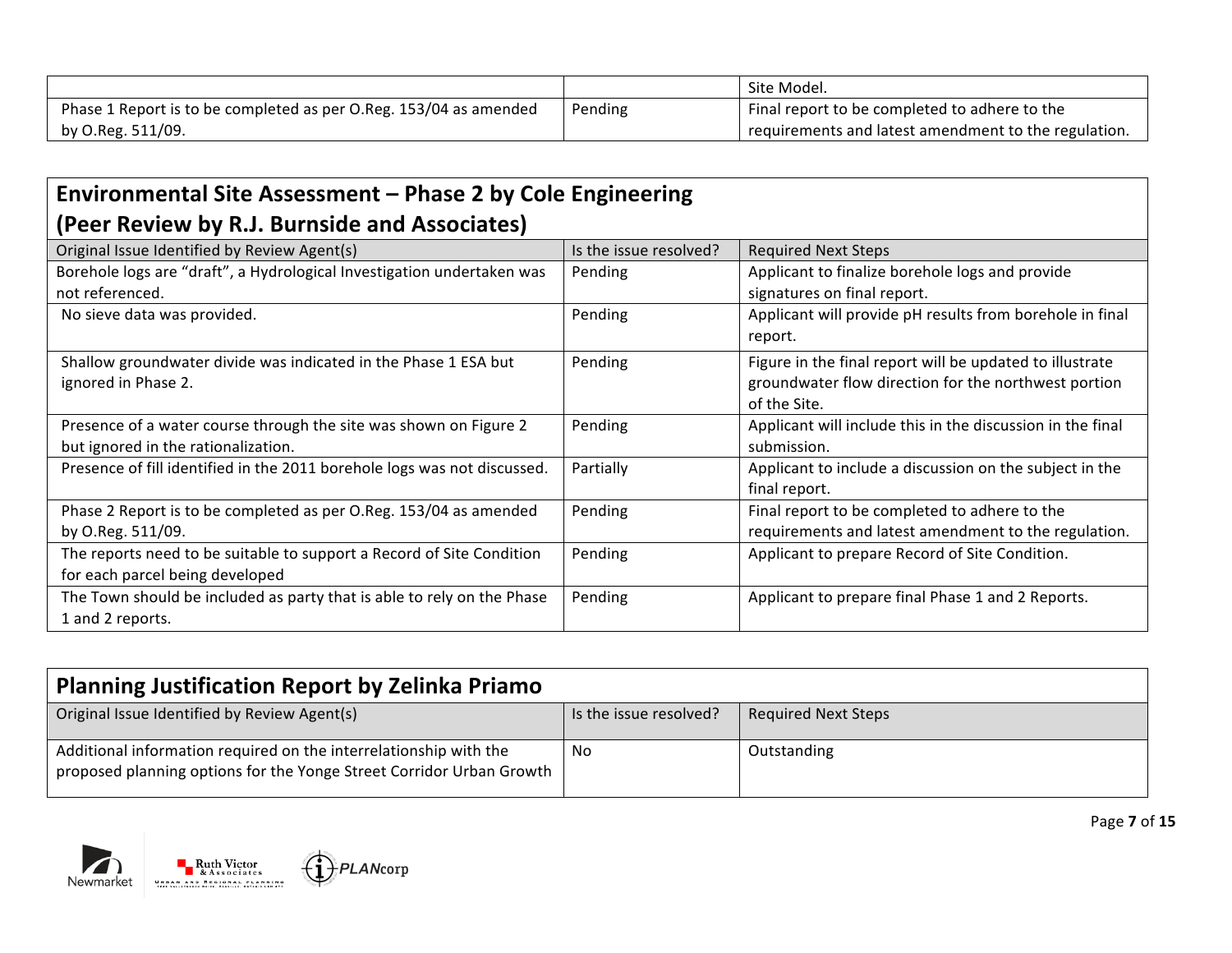| Centre                                                                                                                                |                |                                      |
|---------------------------------------------------------------------------------------------------------------------------------------|----------------|--------------------------------------|
| Revisions required to address design issues regarding private/public<br>road connects, park and trail facilities, conformity with OP. | N <sub>0</sub> | Outstanding                          |
| Additional analysis of community facilities required.                                                                                 | No             | Waiting on analysis.                 |
| Additional information regarding the interrelationship between these<br>lands and the remaining lands to the West.                    | <b>No</b>      | Waiting on analysis.                 |
| Additional information requested regarding proposed zoning<br>standards for proposed uses                                             | No             | Outstanding                          |
| Report to be updated to address outcomes of resolution of other<br>issues and response to public comments as required.                | <b>No</b>      | Response to public comments recieved |

# **Environmental Impact Statement**

| Original Issue Identified by Review Agent(s)                            | Is the issue resolved? | <b>Required Next Steps</b> |
|-------------------------------------------------------------------------|------------------------|----------------------------|
| The application is within 50 metres of a Woodlot designated part of the | No                     | Waiting on report          |
| Town's Natural Heritage System. We will require a scoped                |                        |                            |
| Environmental Impact Study that addresses the impact, if any, of the    |                        |                            |
| proposed development on the identified Woodlot.                         |                        |                            |
| This is in keeping with the requirement outlined in the Town's Official |                        |                            |
| Plan policy 9.0 and 9.2 Policy 9.2 states, "Development and site        |                        |                            |
| alteration are not permitted on lands adjacent to a Meadow, Woodlot     |                        |                            |
| or Wetland as depicted on Schedule B, Natural Heritage System, unless   |                        |                            |

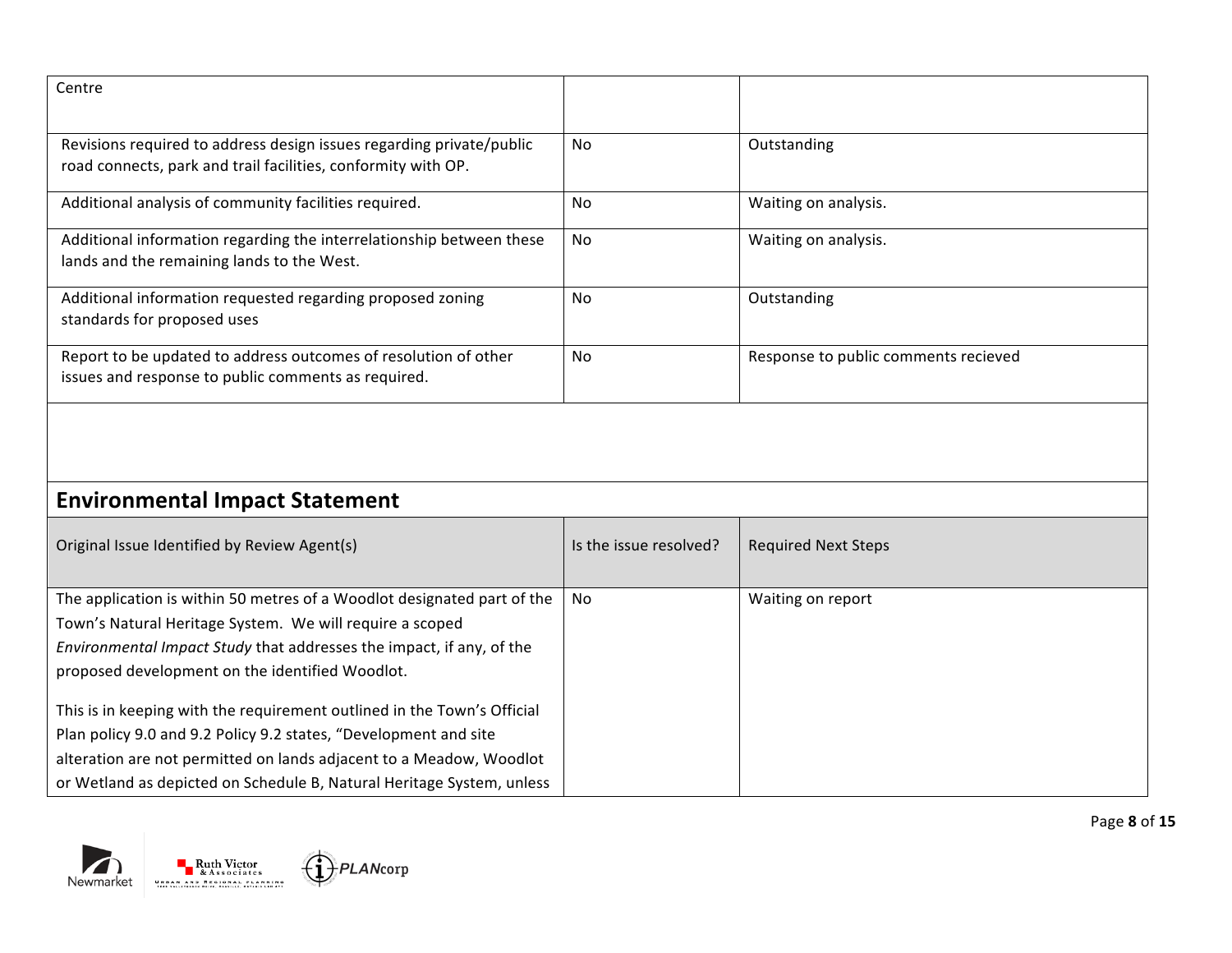| the ecological attributes and function(s) of the adjacent lands have |  |
|----------------------------------------------------------------------|--|
| been evaluated through an EIS and it has been demonstrated that      |  |
| there will be no negative impacts on natural features or ecological  |  |
| functions. Adjacent lands are considered to be those lands within 50 |  |
| metres of a Meadow, Woodlot or Wetland. The requirements for an EIS  |  |
| are found in Section 9.4."                                           |  |
|                                                                      |  |

| York Region District School Board, Planning & Property Development Services |                        |                                                      |
|-----------------------------------------------------------------------------|------------------------|------------------------------------------------------|
| Original Issue Identified by Review Agent(s)                                | Is the issue resolved? | <b>Required Next Steps</b>                           |
| The York Region District School Board identifies the need for an            | <b>Yes</b>             | Requirements have been identified. School Board will |
| elementary school site to accommodate new development in the                |                        | notify the Town if they determine an alternate site  |
| northwest quadrant of Newmarket. A site has been identified along           |                        | location.                                            |
| Davis Drive with interior access off of Street B. Due to the land           |                        |                                                      |
| configuration, the site identified is not ideal and the Board will          |                        |                                                      |
| continue to pursue other sites that better meet their needs. Should a       |                        |                                                      |
| better site be secured, the School Board will withdraw its Glenway site     |                        |                                                      |
| request. The proposed location is within Blocks 171, 172 and lots 123,      |                        |                                                      |
| 124 and 125. The School Board has indicated support for dual zoning         |                        |                                                      |
| for these lands to allow the reuse of the site without a further planning   |                        |                                                      |
| approval if the site is not acquired for a school.                          |                        |                                                      |
| The York Catholic District School Board reviewed the without prejudice      |                        |                                                      |
| offer and states that they have no comment or objection to the              |                        |                                                      |
| proposed development.                                                       |                        |                                                      |
|                                                                             |                        |                                                      |



Page **9** of **15**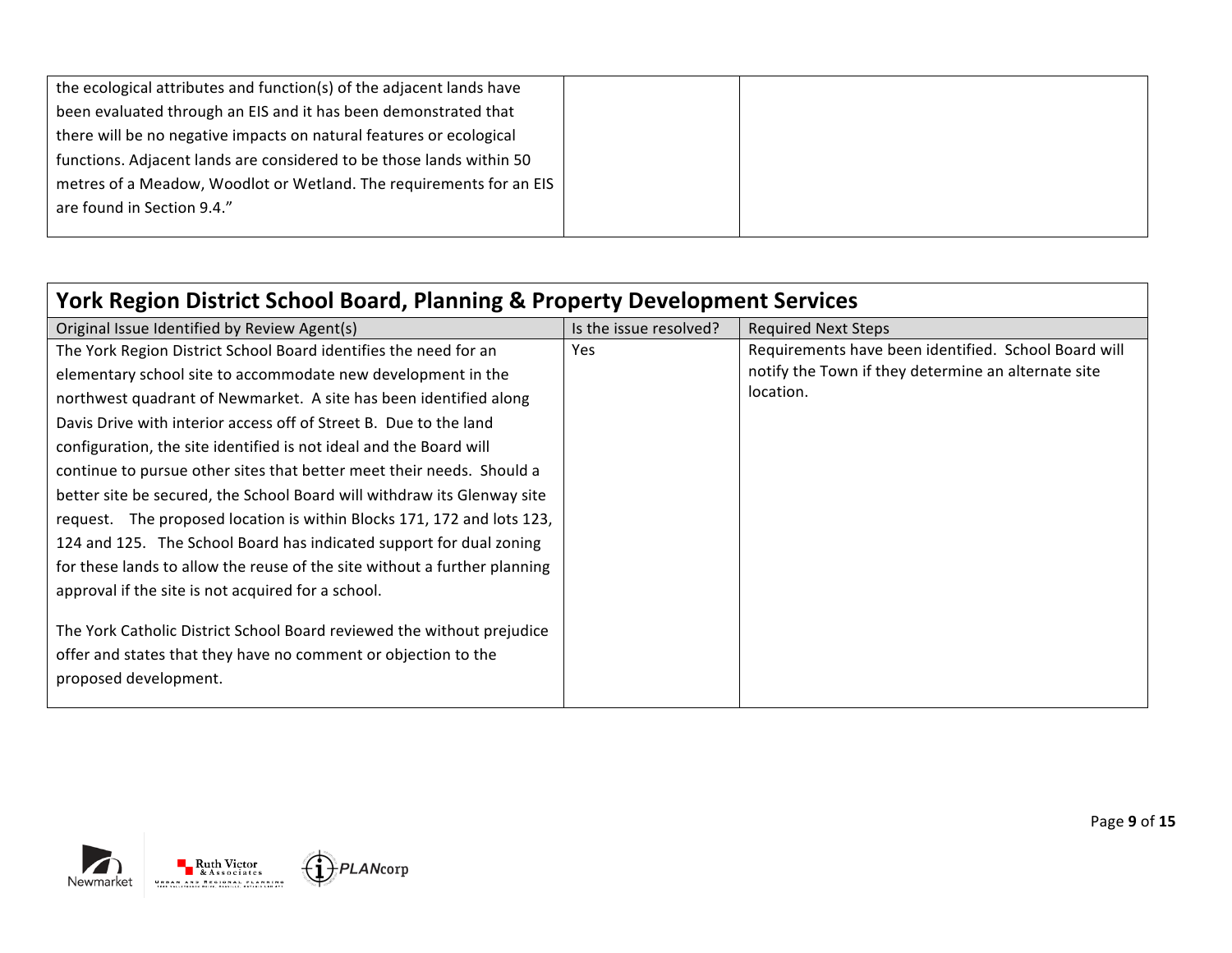#### **Central York Fire Services**

| Original Issue Identified by Review Agent(s)                            | Is the issue resolved? | <b>Required Next Steps</b>                           |
|-------------------------------------------------------------------------|------------------------|------------------------------------------------------|
| Central York Fire Services has advised that Street B is a long dead end | Yes                    | Revisions to draft plan. Additional comments will be |
| street A secondary emergency egress from Street B. Perhaps through      |                        | provided once more details are known regarding the   |
| Block 169 or 170 is required. A truck turning template on drawing for   |                        | siting of structures and access roads for the        |
| an Aerial Fire vehicle is required to show maneuvering from Street B    |                        | development proposed on the blocks on the plan.      |
| both southbound and northbound onto Street C and along Street A         |                        |                                                      |
| both southbound and northbound at 90 degree turns at Lots 34 and 51.    |                        |                                                      |
|                                                                         |                        |                                                      |
|                                                                         |                        |                                                      |

## Functional Servicing Report by Cole Engineering Group **(Reviewed by LSRCA)**

On June 14, 2013 the LSRCA provided comment to Cole Engineering letter of response to the LSRCA's letter dated July 27, 2012. The bulk of the June 14, 2013 comments were requests for further information from Cole (please consult LSRCA comment letter for further details).

| Original Issue Identified by Review Agent(s)                            | Is the issue resolved? | <b>Required Next Steps</b> |
|-------------------------------------------------------------------------|------------------------|----------------------------|
| Flow targets in Section 7.2 are to be based on more conservative pre-   | <b>No</b>              | Outstanding                |
| development flows. LSRCA requires some degree of over control for       |                        |                            |
| outlet #2. Available capacity for both outlets should be demonstrated   |                        |                            |
| and discussed with the Town.                                            |                        |                            |
| A rating table is to be developed for each existing facility based on a | <b>No</b>              | Outstanding                |
| current site survey to verify existing conditions/flows.                |                        |                            |
| Demonstrations that the weir and receiving system has the               | N <sub>0</sub>         | Outstanding                |
| conveyance capacity to accommodate the 100 year uncontrolled flow       |                        |                            |
| from the facilities.                                                    |                        |                            |
| The pond overflow should not be directed through the rear-yard of the   | No.                    | Outstanding                |
| proposed lots as noted for Pond 9.                                      |                        |                            |
| There does not appear to be any details with respect to the existing    | <b>No</b>              | Outstanding                |
| overflow for any of the ponds.                                          |                        |                            |



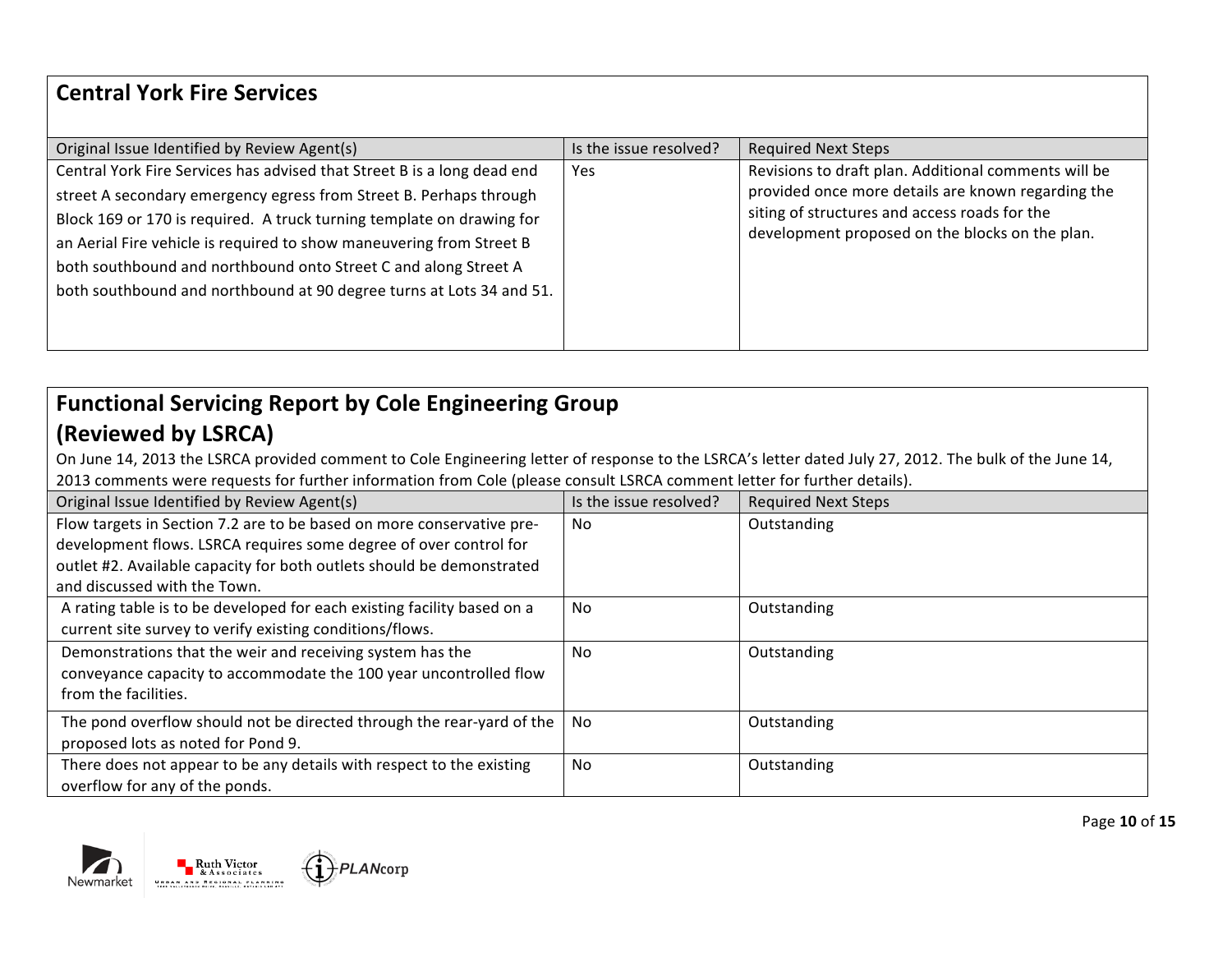| Demonstrate impacts to Pond 4B should the connecting pipe to 4A be<br>blocked.                                                                                                                                                                                                                  | No.            | Outstanding |
|-------------------------------------------------------------------------------------------------------------------------------------------------------------------------------------------------------------------------------------------------------------------------------------------------|----------------|-------------|
| The permanent pool storage volume calculations must include<br>external drainage areas or a separate pipe system can be provided<br>from each facility.                                                                                                                                         | N <sub>0</sub> | Outstanding |
| The forebay sizing calculations for Pond 4 do not appear to include<br>calculations for the existing inlets. Further Pond 4 forebay appears to<br>be quite close to one of the existing inlets.                                                                                                 | No.            | Outstanding |
| Demonstrate how the proposed ponds will be accessed for<br>maintenance.                                                                                                                                                                                                                         | No             | Outstanding |
| Fig. 2-1 identifies proposed development on Street D however the<br>report and storm drainage fig. 7-1 and 7-2 do not appear to address<br>this area.                                                                                                                                           | Yes            | Resolved    |
| Report did not appear to address SWM requirements for the proposed<br>lots 1-6 on Fig. 2-1.                                                                                                                                                                                                     | No             | Outstanding |
| Proposed pond block figures are to include the following for further<br>review: 1. Some spot elevations within the ponds, existing/proposed<br>ROW and lots to demonstrate grading, overland flow and overflow<br>routes. 2. Overflow outlet locations and flow routes with spot<br>elevations. | <b>No</b>      | Outstanding |
| Applicant is requested to submit a water balance.                                                                                                                                                                                                                                               | <b>No</b>      | Outstanding |

# **Hydrological Investigation by Cole Engineering Group (Reviewed by Genivar, on behalf of the LSRCA)**

A June 3 email by Sara Brockman of the LSRCA informed that the applicant has not provided any response to these comments/issues. There is still an issue of outstanding fees that needs to be addressed by the applicant.

| Original Issue Identified by Review Agent(s)                                     | Is the issue resolved? | Reguired Next Steps |
|----------------------------------------------------------------------------------|------------------------|---------------------|
| <sup>1</sup> The report does not include sufficient images to demonstrate future | No                     | Outstanding         |
| conditions and propose site alternations.                                        |                        |                     |



PLANcorp

Page **11** of **15**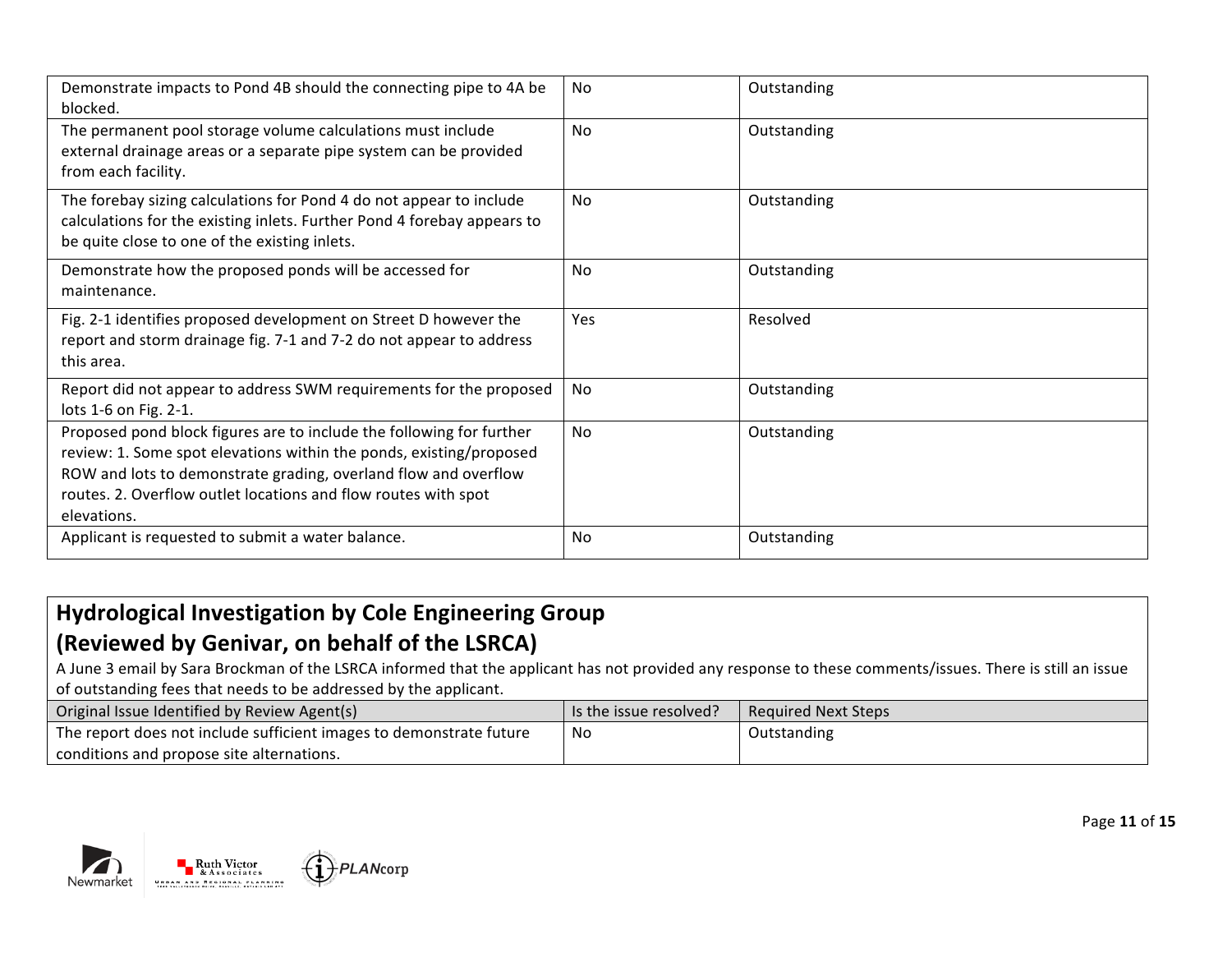| The report does not demonstrate proposed future grades or potential<br>changes to drainage catchments resulting from re-grading.                                                                                           | <b>No</b>      | Outstanding |
|----------------------------------------------------------------------------------------------------------------------------------------------------------------------------------------------------------------------------|----------------|-------------|
| The report does not illustrate where proposed development<br>infrastructure may be placed below the water table, if necessary, and<br>affect existing groundwater flow system or water balance.                            | No             | Outstanding |
| The location of the main aquifer unit in Section 2.5 is inconsistent with<br>the observations based on data presented in the borehole records and<br>cross-sections. Additional work recommended.                          | N <sub>0</sub> | Outstanding |
| Figure 9A is not supported by borehole information.                                                                                                                                                                        | No             | Outstanding |
| Recommends that the interpretation of Figure 10 be revisited to take<br>into account the surface water divide.                                                                                                             | No             | Outstanding |
| There is no discussion on how the proposed site development will<br>affect vertical hydraulic gradients.                                                                                                                   | No             | Outstanding |
| Some inconsistency in values used for Table 4.                                                                                                                                                                             | No             | Outstanding |
| Need confirmation on whether the groundwater values in Table 2 are<br>compared to a standard for potable or non-potable.                                                                                                   | No             | Outstanding |
| Section 2.5.4 does not provide justification for selective sampling of<br>the monitoring wells to characterize groundwater conditions.                                                                                     | No             | Outstanding |
| Shallow groundwater samples do not illustrate whether there may be<br>other potential contaminants in the groundwater flow system.                                                                                         | No             | Outstanding |
| The Water Balance summary in Section 4.0could use additional<br>information to provide a better understand of potential changes to the<br>water balance to be confident that the proposed mitigation will be<br>effective. | No             | Outstanding |

# **Sanitary Sub-Trunk System Hydraulic (Reviewed by IBI Group)**

Subsequent to the IBI report there was some dialogue with Cole regarding it. IBI has not been provided a response by the applicant

| Original Issue Identified by Review Agent(s)                              | $\blacksquare$ Is the issue resolved? $\blacksquare$ | Required Next Steps |
|---------------------------------------------------------------------------|------------------------------------------------------|---------------------|
| Infiltration I/I values from RVA Sanitary Sewer Study are 0.70 L/s/ha. It | No                                                   | Outstanding         |



Page **12** of **15**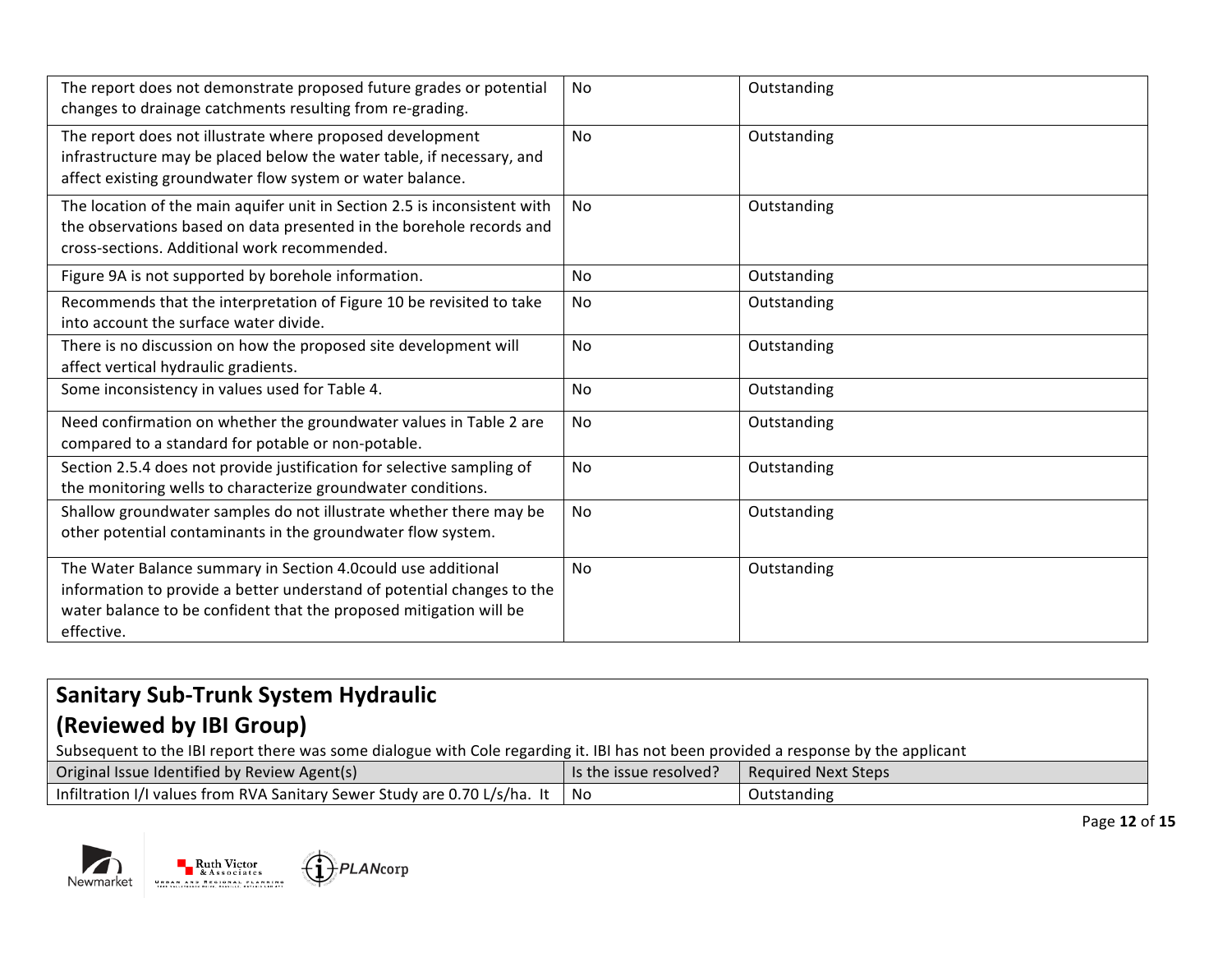| is estimated that this would add approximately 30 L/s to peak flow<br>determined by Cole.                                                                                                                      |           |             |
|----------------------------------------------------------------------------------------------------------------------------------------------------------------------------------------------------------------|-----------|-------------|
| The RVA study is based on a storm during Sept 13, 2006 in which<br>100mm fell. This storm should be considered further when discussing<br>the monitored flow data that included storm events up to 48 mm.      | <b>No</b> | Outstanding |
| The RVA Study indicated 30 basements were flooded in the above<br>storm. It should be identified if those basements were within the<br>Western sub-trunk or West Central trunk.                                | <b>No</b> | Outstanding |
| The RVA study was based on spatial distribution of census data and<br>non-residential land use. This should be considered in the Cole report.                                                                  | No        | Outstanding |
| No comment was given by Cole Engineering on the impact of<br>increased flow on the MH704 to MH727 section of the Town sewer.                                                                                   | No        | Outstanding |
| There is a need to undertake an up-to-date analysis of the sewer<br>system, to determine surcharging levels and any needed remedial<br>works to accommodate development. This is to be carried out by<br>Cole. | No        | Outstanding |
| Analysis of the West sub-trunk should take into account all proposed<br>and possible future development within this sewershed.                                                                                 | <b>No</b> | Outstanding |

### **Region of York - Preliminary Comments**

The Region has not been provided a formal response letter to date on the matters provided below. Robert Patridge had met with Cole Engineering earlier this year to discuss transportation matters.

| Original Issue Identified by Review Agent(s)                                                                                                                                               | Is the issue resolved?                   | <b>Required Next Steps</b> |
|--------------------------------------------------------------------------------------------------------------------------------------------------------------------------------------------|------------------------------------------|----------------------------|
| <b>OPA Comments</b>                                                                                                                                                                        |                                          |                            |
| Should the ToN adopt the OPA and draft approval of DPoS, the Region<br>of York requests the DPoS be subject to the attached Schedule of Pre-<br>Considerations and Schedule of Conditions. | To be dealt as<br>conditions of approval |                            |



PLANcorp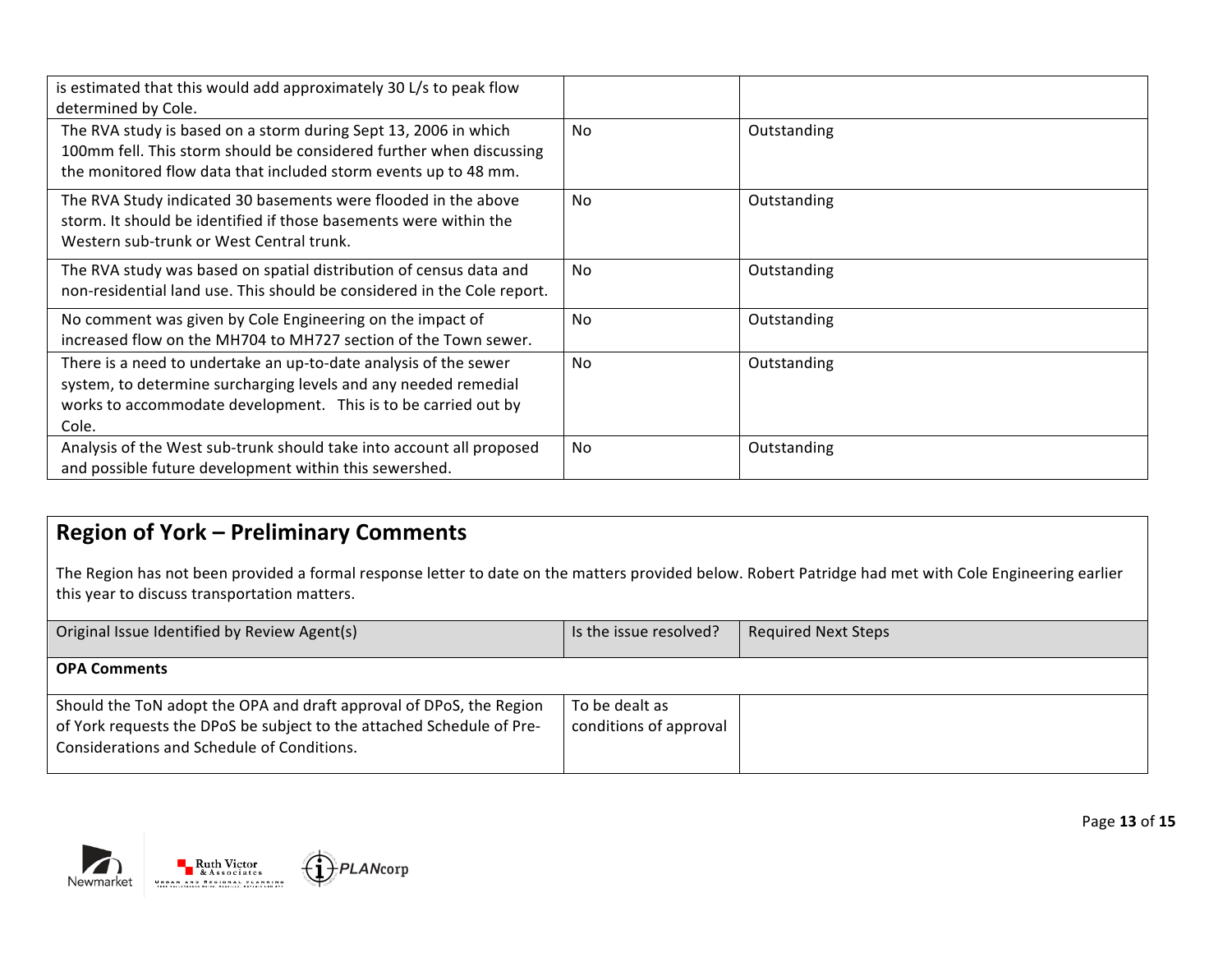| <b>Water Resources</b>                                                                                                                                                                                                                                                        |         |                                                                                                                                                                                                                                                                                                                                                                                                                                                  |
|-------------------------------------------------------------------------------------------------------------------------------------------------------------------------------------------------------------------------------------------------------------------------------|---------|--------------------------------------------------------------------------------------------------------------------------------------------------------------------------------------------------------------------------------------------------------------------------------------------------------------------------------------------------------------------------------------------------------------------------------------------------|
| All development the subject property should adhere to the Wellhead<br>Protection Policies outlined in Section 7.3.39 and 7.3.45 of the YOP.                                                                                                                                   | No      | Outstanding                                                                                                                                                                                                                                                                                                                                                                                                                                      |
| Should "de-watering" be required, York recommends a dewatering<br>plan be prepared by a qualified professional.                                                                                                                                                               | Pending | Outstanding                                                                                                                                                                                                                                                                                                                                                                                                                                      |
| <b>Detailed Subdivision Comments</b>                                                                                                                                                                                                                                          |         |                                                                                                                                                                                                                                                                                                                                                                                                                                                  |
| Trips rates are approximately 40% lower than those published in the<br>ITE Trip Generation Manual and approximately 8% lower than those<br>applied to the proposed apartment use in the same study area. Region<br>requires clarification.                                    | No.     | A conversation with Robert Partridge on June 5, 2013<br>informed that the Region will be providing an additional<br>comment to the applicant. The comment will address<br>the Region's requirement to align their proposed access<br>road ("Street B") with the future minor collector<br>proposed in Schedule C of the Town OP north west of<br>Eagle and Davis. Mr. Partridge is to provide this<br>requirement in writing in the near future. |
| Further information required regarding modal split for senior living,<br>office commercial and retail commercial uses.                                                                                                                                                        | No      | Outstanding                                                                                                                                                                                                                                                                                                                                                                                                                                      |
| Consideration should be taken to assess a longer term study horizon<br>year given the resulted trip generation estimates.                                                                                                                                                     | No      | Outstanding                                                                                                                                                                                                                                                                                                                                                                                                                                      |
| Trip distribution shall be specific to each type of land uses.                                                                                                                                                                                                                | No      | Outstanding                                                                                                                                                                                                                                                                                                                                                                                                                                      |
| A summary of the queuing analysis under the future total traffic<br>conditions shall be included to assess whether estimated queuing<br>lengths for critical movements can be accommodated within available<br>storage length and/or spacing at the signalized intersections. | No      | Outstanding                                                                                                                                                                                                                                                                                                                                                                                                                                      |
| The TDM program must include the additional measures listed by the<br>Region as per Condition No. 7 for final approval.                                                                                                                                                       | No      | Outstanding                                                                                                                                                                                                                                                                                                                                                                                                                                      |



Page **14** of **15**